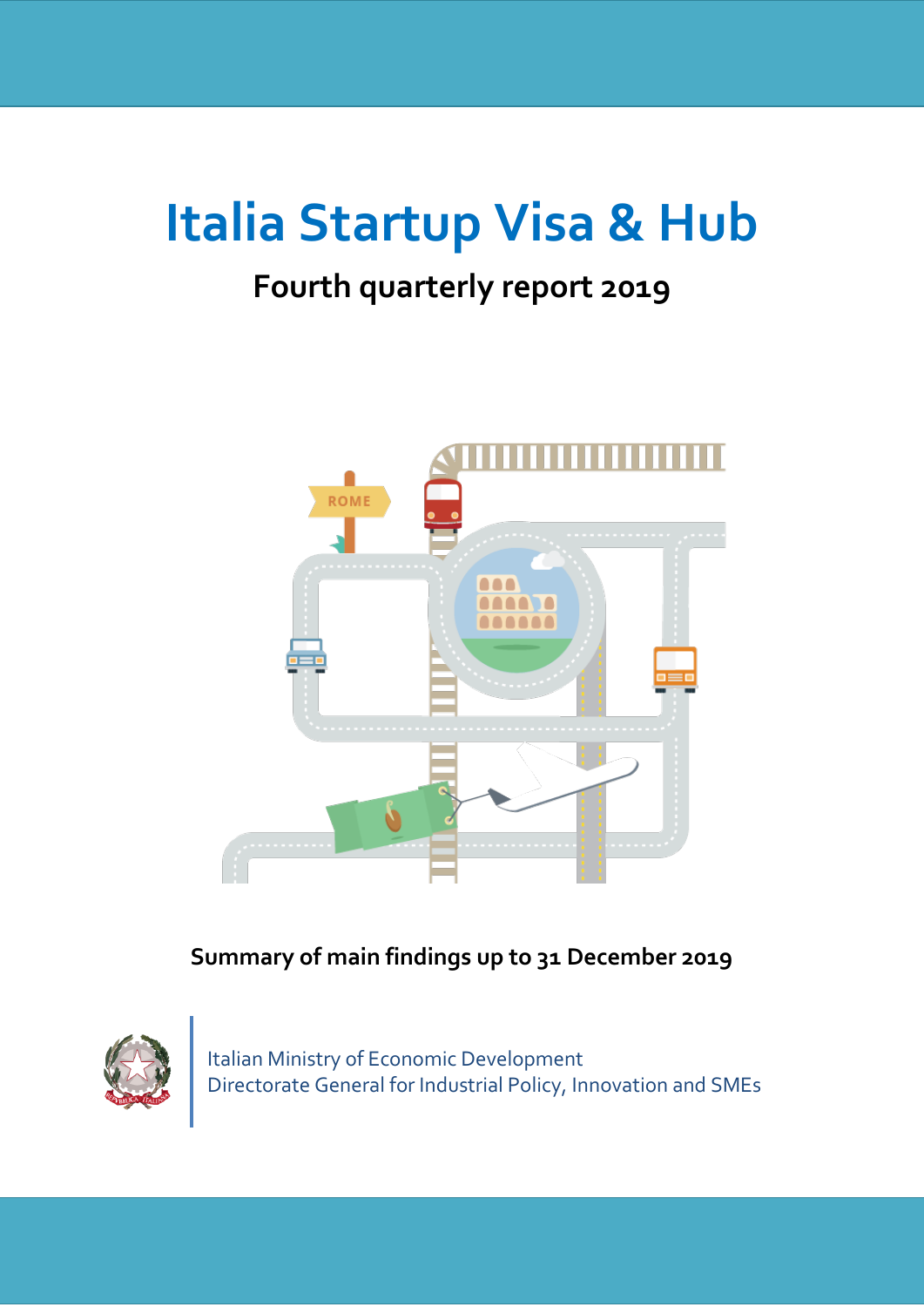# **Table of contents**

| <b>Italia Startup Visa</b>                  | 3                       |
|---------------------------------------------|-------------------------|
| <b>ISV programme</b>                        | $\overline{\mathbf{3}}$ |
| The numbers: 31 December 2019               | 4                       |
| The applicants                              | 7                       |
| <b>Countries of origin</b>                  | 8                       |
| <b>Destinations</b>                         | 11                      |
| <b>Startups established or joined</b>       | 13                      |
| <b>Italia Startup Hub</b>                   | 15                      |
| The applications                            | 15                      |
| <b>Countries of origin and destinations</b> | 16                      |

This report is a product of the Directorate General for Industrial Policy, Innovation and SMEs of the Ministry of Economic Development. Its author is Emanuele Parisini, in collaboration with Paolo Carnazza.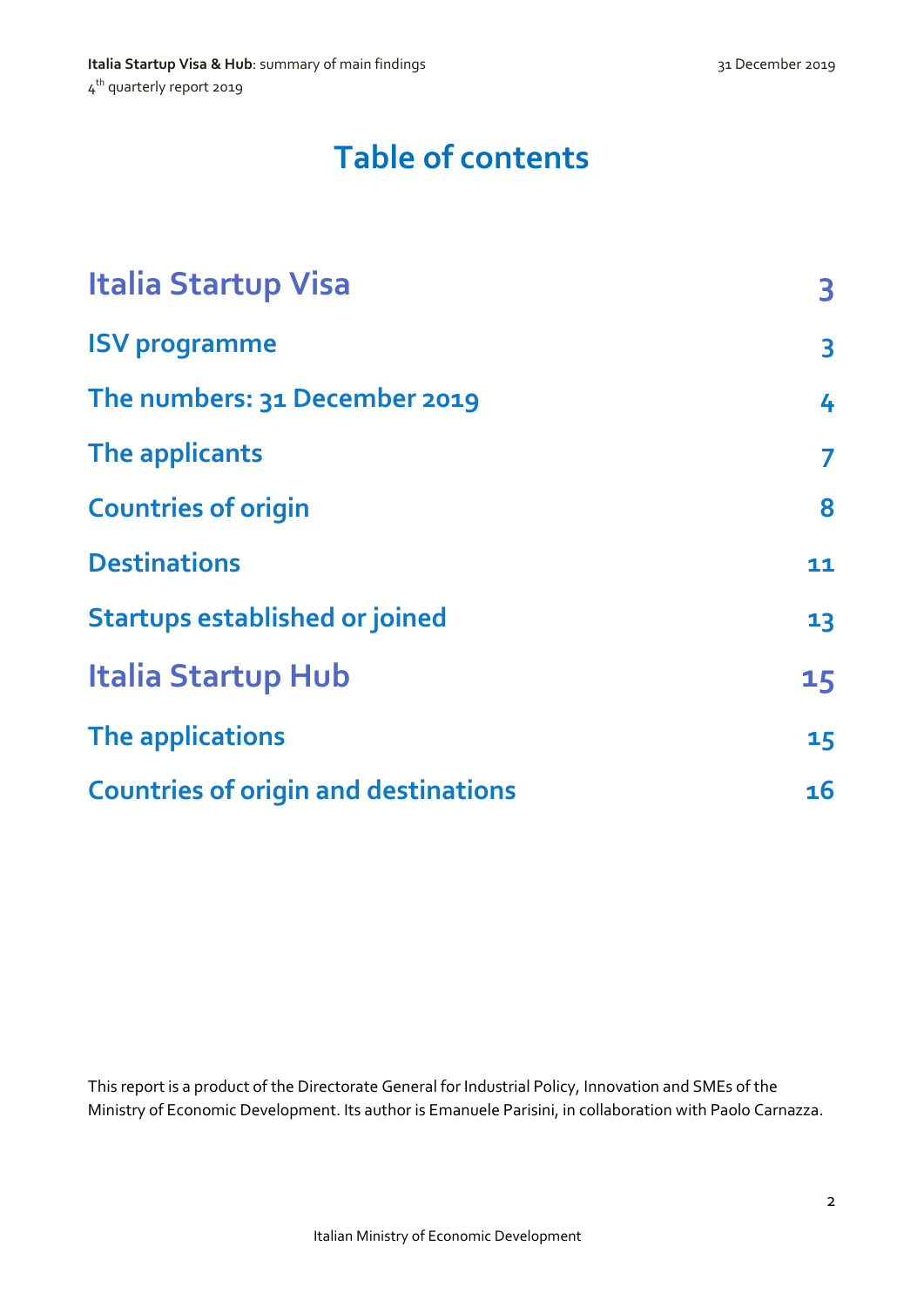

**Italia Startup Visa**

### **ISV programme**

<span id="page-2-1"></span><span id="page-2-0"></span>The Italian Ministry of Economic Development launched the Italia Startup Visa (ISV) programme (**[italiastartupvisa.mise.gov.it](http://italiastartupvisa.mise.gov.it/#ISVhome)**) on 24 June 2014. ISV's mission is to facilitate the issue of self-employment visas to non-EUcitizens who wish to establish, individually or in team, an innovative startup company in Italy, as defined by the **[Italian Startup Act](https://www.mise.gov.it/images/stories/documenti/THE-ITALIAN-STARTUP-ACT-agg20.pdf)**. For this purpose, ISV introduces an entirely new procedure, with the following features:

- **fast-track:** it never takes more than 30 days;
- **centralised:** the applicant can communicate with the Italian public offices through a single contact point;
- **digital:** the procedure takes place entirely online;
- **bilingual:** applications can be submitted both in Italian and in English;
- **free-of-charge:** no fees for the application.

Chaired by the Director General for Industrial Policy of the Ministry, the Italia Startup Visa Committee consists of the presidents (or their delegates) of five key associations of the Italian innovation ecosystem: **[PNICube](http://www.pnicube.it/)** representing university incubators, **[IBAN](http://www.iban.it/)** for business angels, **[AIFI](http://www.aifi.it/)** for venture capital investors, **[APSTI](http://www.apsti.it/)** for science and technology parks, and **[Netval](http://netval.it/)** for technology transfer offices.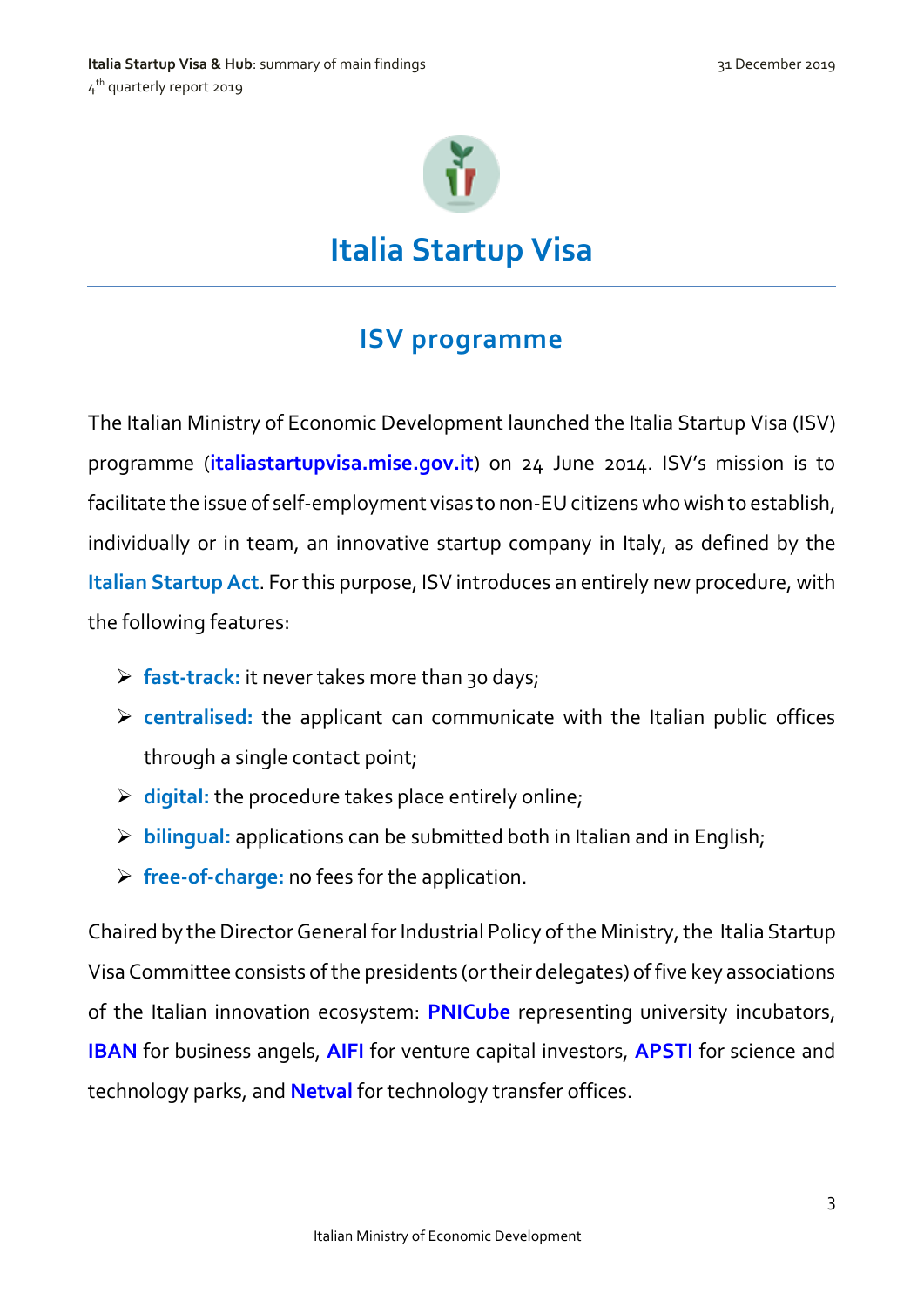**.** 

## **The numbers: 31 December 2019**

<span id="page-3-0"></span>Up to 31 December 2019, ISV recorded **481 applications**.

More into details, **250** (51.9%) received a **positive evaluation** from the **Italia Startup Visa Committee**, resulting in a Certificate of No Impediment (in Italian, "*Nulla Osta"*) to the entry visa. Considering the remaining applications, **184** of them (38.3%) were unsuccessful, while 47 (9.8%) were withdrawn<sup>1</sup>.

The main reasons for the rejection are the **weakness of the business model** proposed (**83** rejections), and the lack of **innovative value** of the business project proposed (**69** rejections).

In some cases, the same candidate applied for a startup visa more than once, in most cases after an earlier rejection by the ISV Committee.**<sup>2</sup>** For this reason and compared to the total amount of applications, the number of *single applicants* for Italia Startup Visa is **442.**

Among the 250 successful applicants, 27 of them informed the Ministry that they changed their plans about moving to Italy. As a result, there are currently **223** *potential* **startup visa holders** on the records.

During the fourth quarter of 2019, ISV recorded **10** applications, a number slightly lower than the average of the last quarters, but similar to the trend of the last

<sup>1</sup> As set out in the **[Guidelines](http://italiastartupvisa.mise.gov.it/media/documents/Guidelines%20ISV%20ENG%2020_03_2018%20def.pdf)** of the Italia Startup Visa programme, the Secretariat considers an application as a tacit withdrawal when the applicant fails to provide further documents within 60 days from a request made by the ISV Secretariat of the Committee.

<sup>&</sup>lt;sup>2</sup> Thirty-Five applicants whose application had been rejected at the first evaluation (or withdrawn) submitted a new application a few months later. Four of them applied to ISV three times. **Twelve** of those "multiple applications" were successful.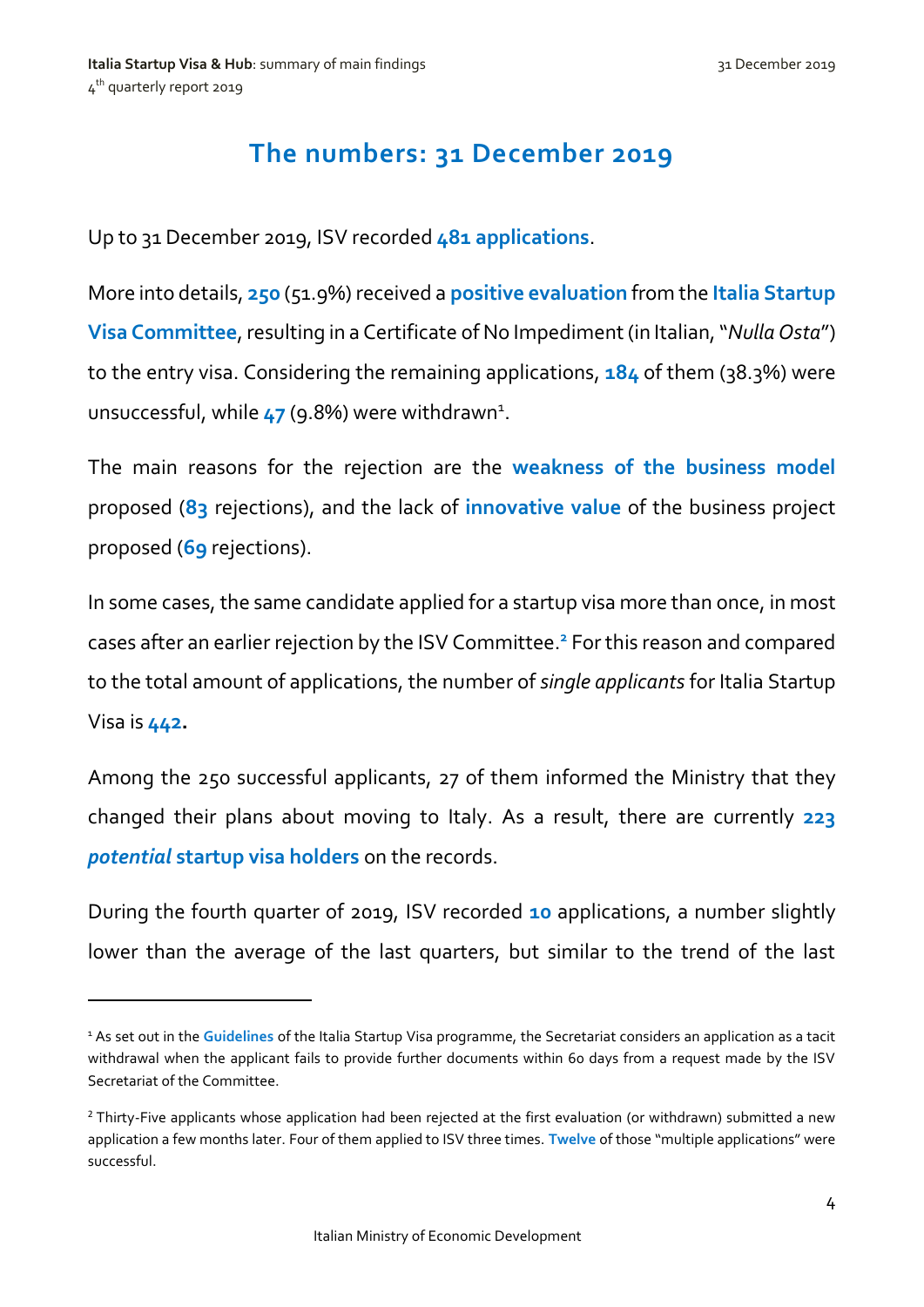quarters of each year. As shown in **Figure 1**, the average number of applications received in 2019 is about 16 per quarter.



The majority of the applications were submitted directly (426), while 45 of them were backed by a **certified incubator**. In 31 cases the incubator was **[H-Farm](http://www.h-farm.com/)** (Roncade, province of Treviso), in 3 cases the **[Technopole](http://www.polo.pn.it/) in Pordenone**, in 2 cases **[Nana](https://nanabianca.it/)  [Bianca](https://nanabianca.it/)** (Florence) and **[ComoNExT](https://www.comonext.it/)** (Como) and in 1 case each **[Working Capital](http://www.wcap.tim.it/it)** (Rome), **Pi Campus** (Roma), **[t2i](http://www.t2i.it/who-is-t/)** (Rovigo office), **[Trentino Sviluppo](https://www.trentinosviluppo.it/)** (Trento), **[The](http://www.the-hive.it/)  [Hive](http://www.the-hive.it/)** (Ancona), **[Campania NewSteel](https://www.campanianewsteel.it/)** (Naples) and **[PoliHub](https://www.polihub.it/)** (Milano).

The Italia Startup Visa programme also accepts joint applications submitted by **entrepreneurial teams**. So far, **91 teams** submitted an application, including **238 (49.4%)** non-EU citizens as members of an entrepreneurial team. As a result, **57** out of 91 team applications were successful.

Finally, **82** applicants applied for a startup visa to **join a company already established** and recognised as an innovative startup under the Italian Startup Act. The ISV programme also addresses non-EU citizens who wish to become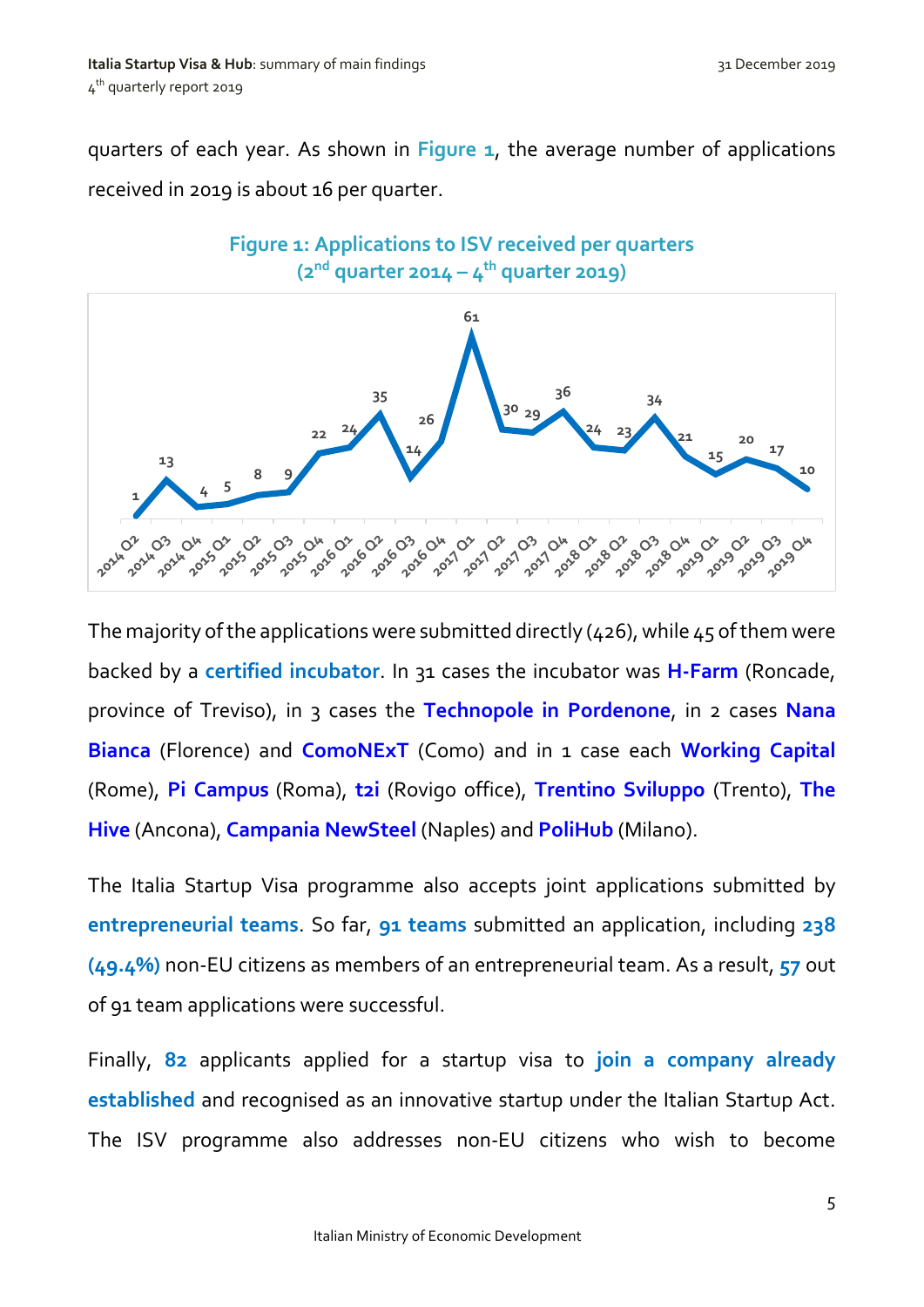shareholders and play an entrepreneurial role in an innovative startup incorporated by third parties, in compliance with the conditions set out in Italian immigration law on self-employment visas (for reference see ISV **[Guidelines](http://italiastartupvisa.mise.gov.it/media/documents/Guidelines%20ISV%20ENG%2020_03_2018%20def.pdf)**). Should foreign nationals be only interested in investing their capital in an Italian startup, a specific 2-years "visa for investors" is available as of late 2017 (**[Investor Visa for Italy](https://investorvisa.mise.gov.it/index.php/en/)** programme). This scheme provides a special channel for investors in innovative startups (**[more info here](https://investorvisa.mise.gov.it/images/documenti/Investor-Visa-for-Italy---Policy-guidance-ENG-14_09_2018-DEF.pdf)**).

In **50 cases**, the application to join an existing startup was approved by the ISV Committee.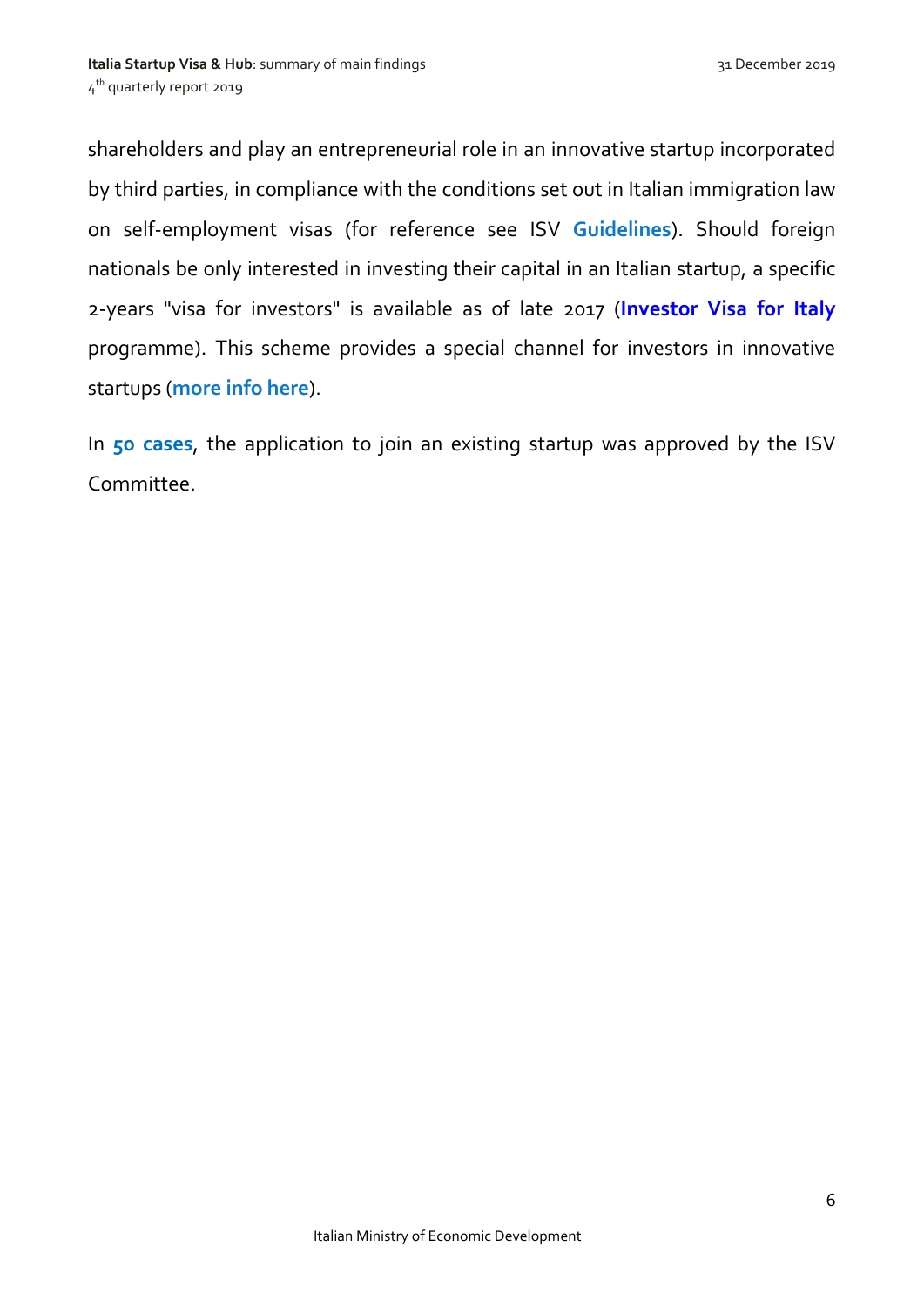# **The applicants**

<span id="page-6-0"></span>Italia Startup Visa applicants is a varied group of people, but they have common aspects to explore and describe.

Among all the candidates, **women** are 149 (31%), whereas **men** are 332 (69%).

**The average age** at the time of the application stands at **36.9 years old**. On the one hand, the **majority** of the applicants, 38.9%, is between **25-34 years old**, while 6% is 24 or younger – the youngest candidate turned 18 only a few days before submitting the application. On the other hand, 34.3% is between 35 and 44 years old, and 20.8% is  $45$  or elder – the eldest was  $65$  at time of submission.

More than four candidates out of ten (42.4%) claimed to have already an **entrepreneurial background**. Some of them founded more than one startup. The majority of the applicants (54.4%) worked as **salaried employees** in their last job. The most common professional backgrounds are **IT** (**software** development in particular), **marketing**, **consulting**, **management**, and **engineering**.

The highest **university degree** for 181 candidates (37.6%) is a Bachelor's degree, whereas in 161 cases it is an equivalent of the Italian 2-years **Master's degree** (33.5%). In addition, 72 candidates hold a different **postgraduate qualification**: 22 of them hold a **PhD**, and 50 completed other forms of **postgraduate education**, including 37 **Masters in Business Administration** (MBAs). This means that **414** applicants (86.1%) are university graduates. The other candidates do not hold any university degree: most obtained vocational qualifications or a high/middle-school diploma as their highest educational qualification.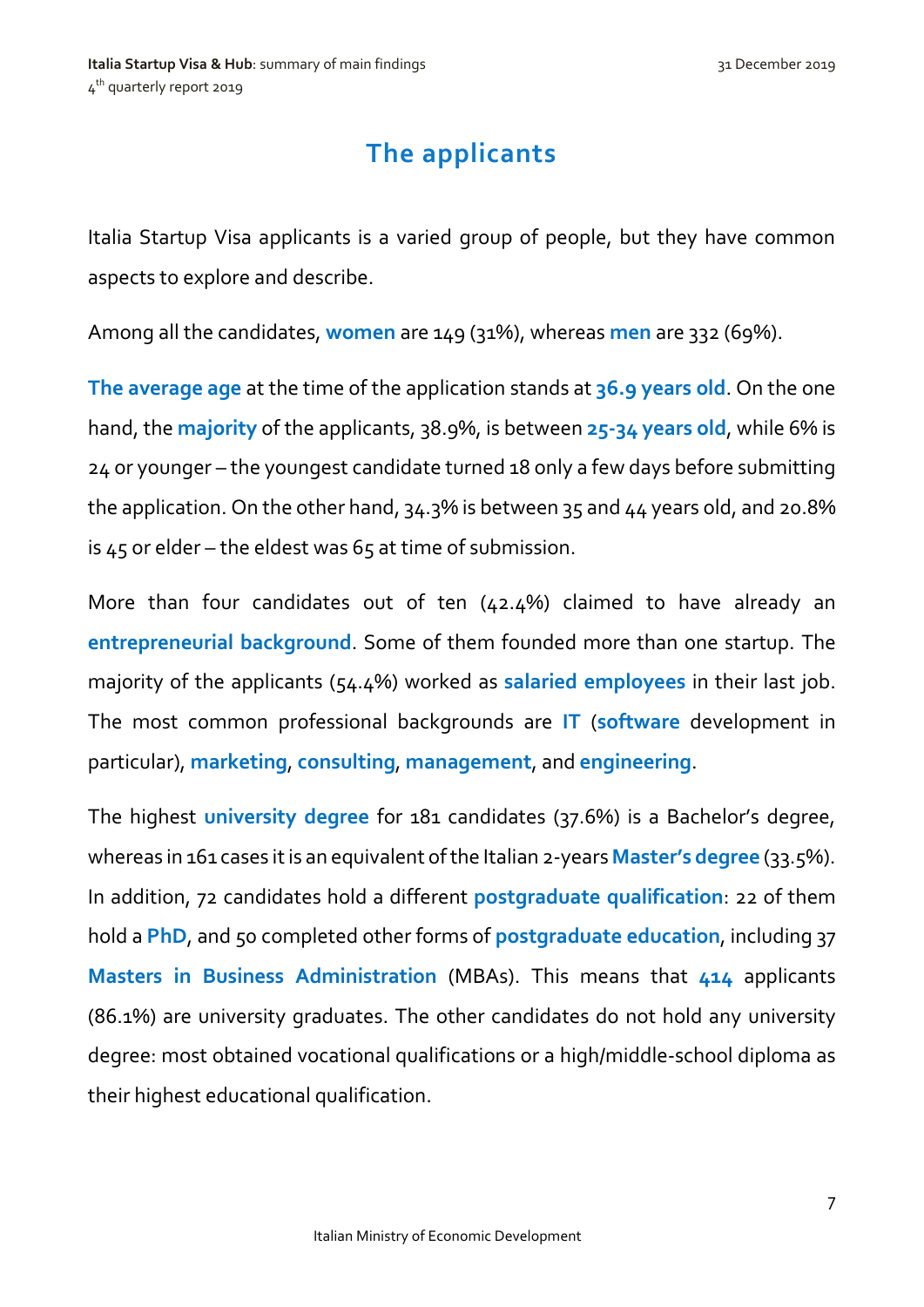Considering only successful applicants, 54.8% (137 out of 250) of successful candidates hold an educational qualification equivalent or higher than the Italian Master's degree; **in general, 92.1% of startup visa holders are university graduates**.

The most represented **educational backgrounds** are science and technology domains, such as **IT** and **engineering**, the latter being the most common one (89 cases). Also, **economics** and **business** studies (e.g. marketing, business administration), **design**, and **social science** (e.g. international relations) are quite spread.

## **Countries of origin**

<span id="page-7-0"></span>The applicants come from **49 different countries**. Regarding only successful candidates, 35 different countries are represented.

The distribution by number of visa applicants and accepted applications is provided in **Table 1**<sup>3</sup> . The first country by number of ISV candidates is **Russia**, with **107** applicants on the records at the reference date (22.2% of the total). **China** follows, with **99** applicants (20.6%). Respectively, 68.2 % of Russian applicants and 44.4 % of Chinese applicants **received the approval of the Committee**.

**United States** and **Pakistan** applications are in third place, with 44 applications both. Yet, Americans lead with an acceptance rate of 63.6%, with 28 visas granted.

**.** 

<sup>&</sup>lt;sup>3</sup> Data also include people that applied again with another entrepreneurial project after the first refusal.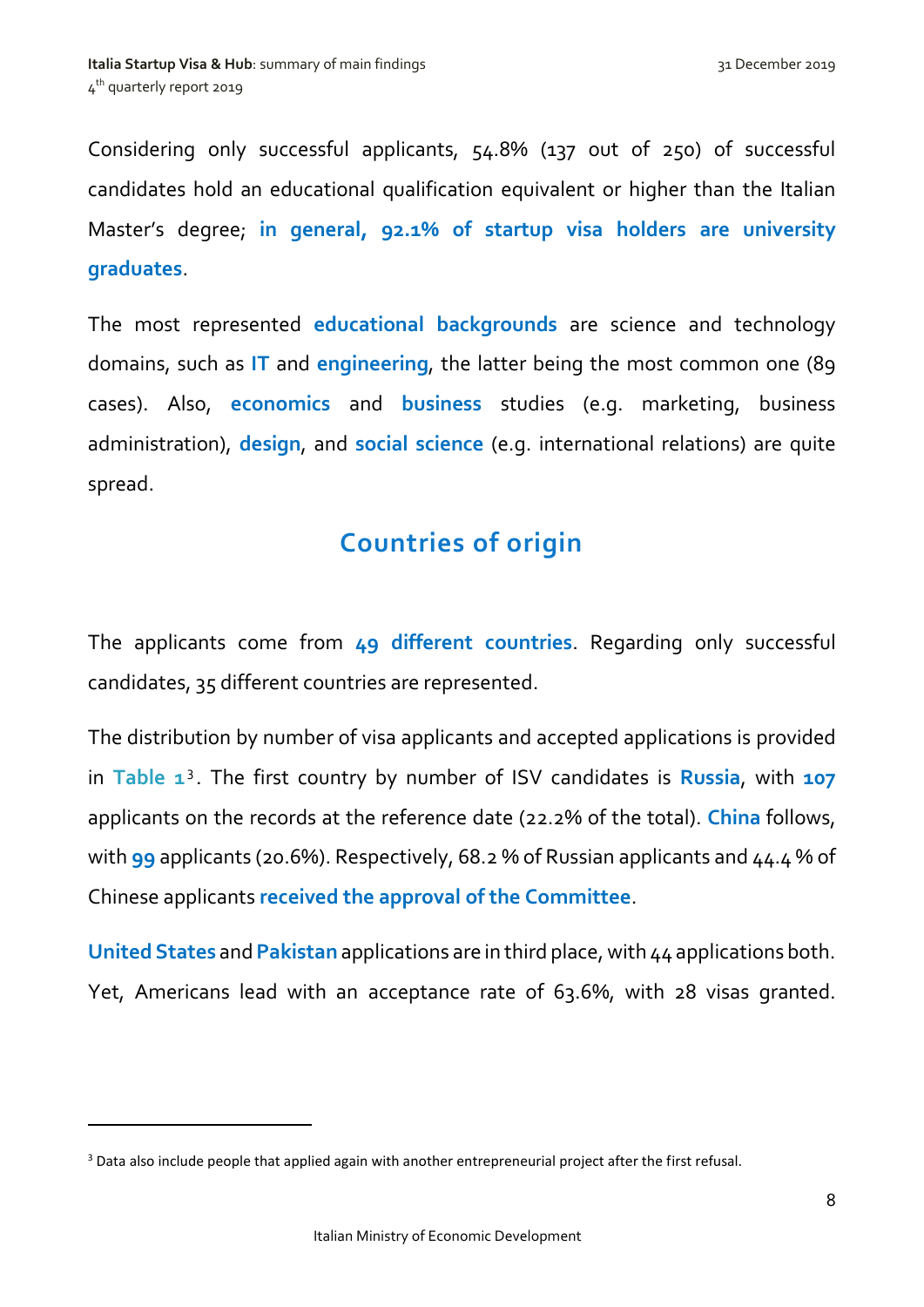**Pakistan** successful applicants are fewer, as only 5 of them received a Nulla Osta by the ISV Committee.

Three more countries have more than ten applicants each: **Iran** with 33, **India** with 27 and **Ukraine** with 26.

| Table 1: Number of total applications and applications approved by country of |
|-------------------------------------------------------------------------------|
| origin                                                                        |

| <b>Country of origin</b>             | Number of      | <b>Applications</b>     |
|--------------------------------------|----------------|-------------------------|
|                                      | applications   | approved                |
| <b>Russia</b>                        | 107            | 73                      |
| China                                | 99             | 44                      |
| <b>United States</b>                 | 44             | 28                      |
| Pakistan                             | 44             | 5                       |
| Iran                                 | 33             | 12                      |
| India                                | 27             | 6                       |
| <b>Ukraine</b>                       | 26             | 21                      |
| Egypt                                | 9              | 3                       |
| <b>Brazil</b>                        | 6              | 5                       |
| <b>Turkey</b>                        | 6              | 4                       |
| Indonesia                            | 6              | $\overline{\mathbf{3}}$ |
| Japan                                | 5              | 4                       |
| <b>Mexico</b><br><b>South Africa</b> | 5              | $\overline{\mathbf{3}}$ |
| Argentina                            | $\overline{4}$ | 3                       |
| Afghanistan<br><b>DR Congo</b>       | 4              | $\mathbf{o}$            |
| <b>Bangladesh</b>                    | 4              | 3                       |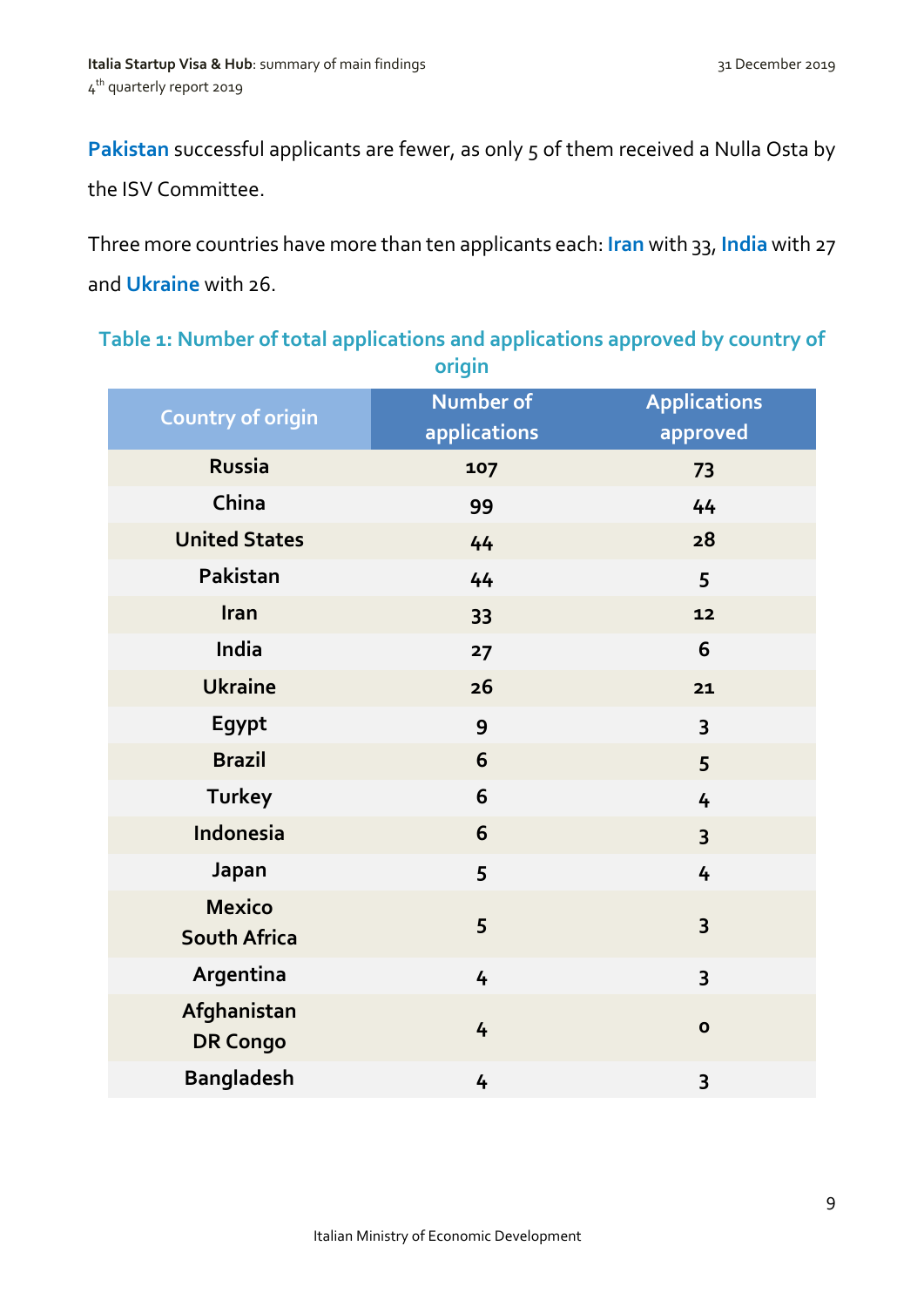#### **Italia Startup Visa & Hub**: summary of main findings 31 December 2019

4<sup>th</sup> quarterly report 2019

| <b>Country of origin</b>                                                                                                                            | <b>Number of</b><br>applications | <b>Applications</b><br>approved |
|-----------------------------------------------------------------------------------------------------------------------------------------------------|----------------------------------|---------------------------------|
| Azerbaijan<br><b>Malaysia</b><br><b>Nigeria</b>                                                                                                     | 3                                | $\mathbf{1}$                    |
| <b>Australia</b><br>Moldova<br>Yemen                                                                                                                | $\overline{2}$                   | $\overline{\mathbf{2}}$         |
| <b>South Korea</b><br><b>Philippines</b>                                                                                                            | $\overline{\mathbf{2}}$          | $\mathbf{1}$                    |
| <b>Serbia</b>                                                                                                                                       | $\overline{\mathbf{2}}$          | $\mathbf{o}$                    |
| <b>Other Countries</b><br>(Armenia, Belarus, Canada,<br>Israel, Libya, Morocco,<br>Nepal, New Zealand,<br>Taiwan, Thailand)                         | $\mathbf{1}$                     | $\mathbf{1}$                    |
| <b>Other Countries</b><br>(Algeria, Bolivia, Colombia,<br>Ecuador, Jordan, Hong Kong,<br>Comoros<br>Kosovo, Lebanon, Syria,<br>Somalia, Uzbekistan) | $\mathbf{1}$                     | $\mathbf{o}$                    |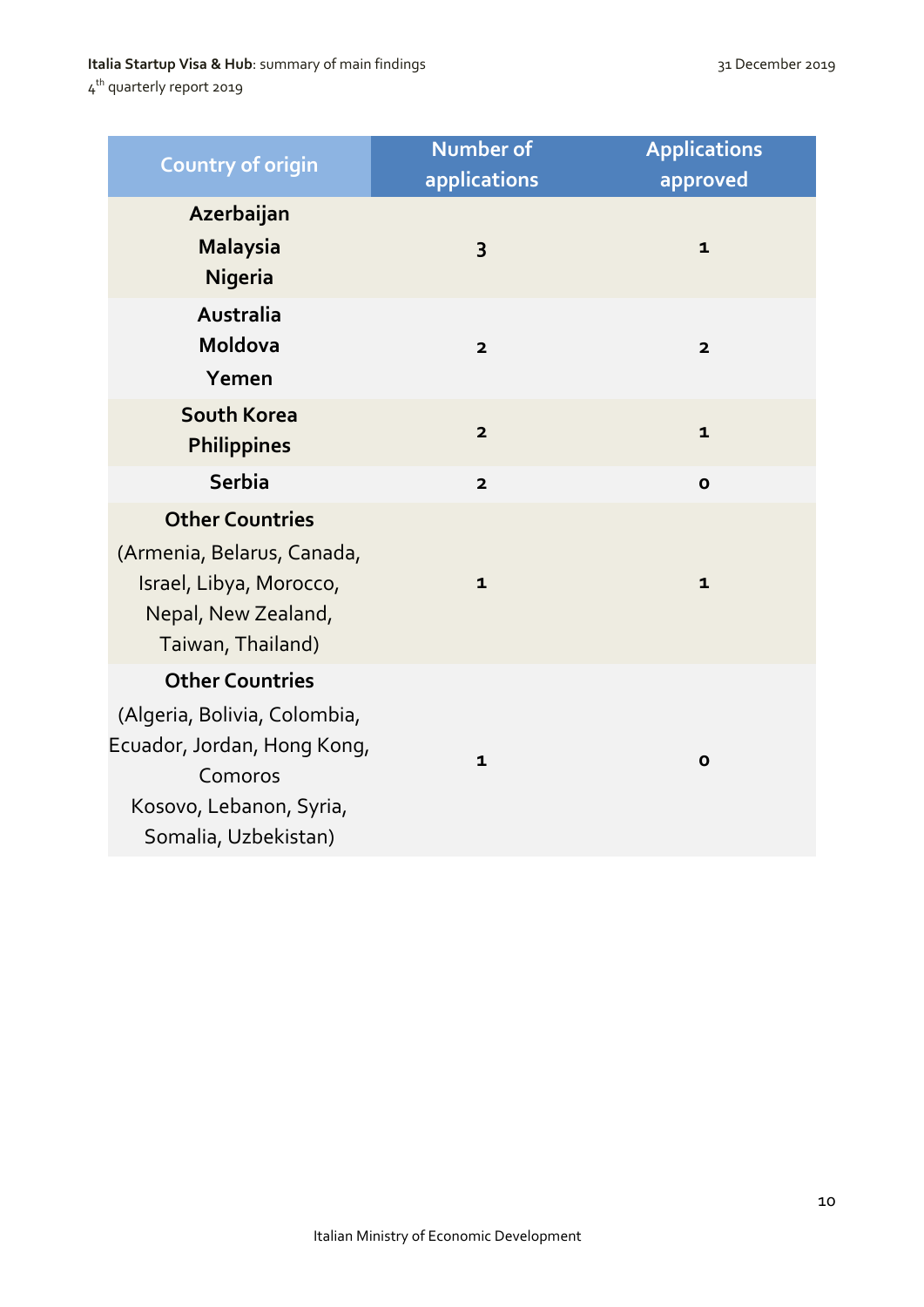# **Destinations**

<span id="page-10-0"></span>The 250 potential startup visa holders currently on the records indicated the following cities and regions as their destination (**Table 2a, 2b**):

| <b>Province</b>                                                                                                                   | #              |
|-----------------------------------------------------------------------------------------------------------------------------------|----------------|
| <b>Milan</b>                                                                                                                      | 7 <sup>1</sup> |
| Rome                                                                                                                              | 34             |
| <b>Treviso</b>                                                                                                                    | 19             |
| <b>Varese</b>                                                                                                                     | 10             |
| Verona                                                                                                                            | 8              |
| <b>Savona</b>                                                                                                                     | $\overline{7}$ |
| Cuneo, Padua, Torino                                                                                                              | 6              |
| <b>Brescia, Florence, Grosseto</b>                                                                                                | 5              |
| Biella, Como, Trento, Trieste                                                                                                     | 4              |
| Bergamo, Perugia, Pordenone                                                                                                       | $\overline{3}$ |
| Bari, Fermo, Foggia, Imperia, Lucca, Modena,<br>Novara, Pescara, Salerno, Siena, Vicenza                                          | $\overline{2}$ |
| Ancona, Bologna, Bolzano, Campobasso, Catania, Cosenza,<br>Forlì-Cesena, Genova, Lecco, Massa-Carrara, Naples,<br>Rovigo, Sassari | $\mathbf{1}$   |

#### **Table 2a: Province of destination of Italia Startup Visa holders**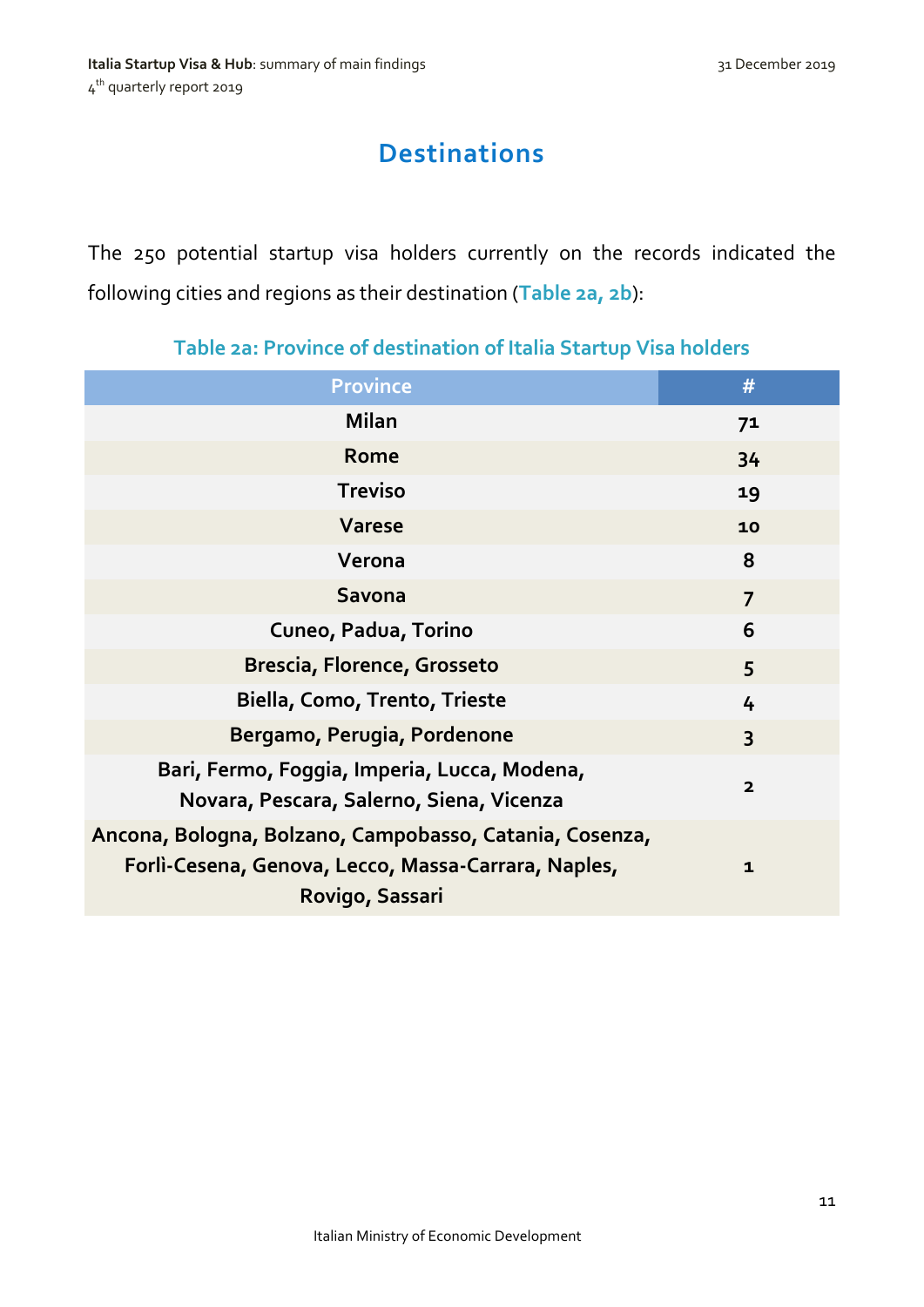| Table 2b: Region of destination of Italia Startup Visa holders |  |  |
|----------------------------------------------------------------|--|--|
|                                                                |  |  |

<span id="page-11-0"></span>

| <b>Regione</b>                      | #                       |
|-------------------------------------|-------------------------|
| Lombardia                           | 95                      |
| Veneto                              | 3 <sup>6</sup>          |
| Lazio                               | 34                      |
| Piemonte                            | 20                      |
| <b>Toscana</b>                      | 17                      |
| Liguria                             | 12                      |
| Friuli-Venezia Giulia               | 7                       |
| Trentino-Alto Adige, Emilia-Romagna | 5                       |
| Puglia                              | 4                       |
| Campania, Marche, Umbria            | $\overline{\mathbf{3}}$ |
| Abruzzo                             | $\overline{\mathbf{2}}$ |
| Calabria, Molise, Sardegna, Sicilia | $\mathbf{1}$            |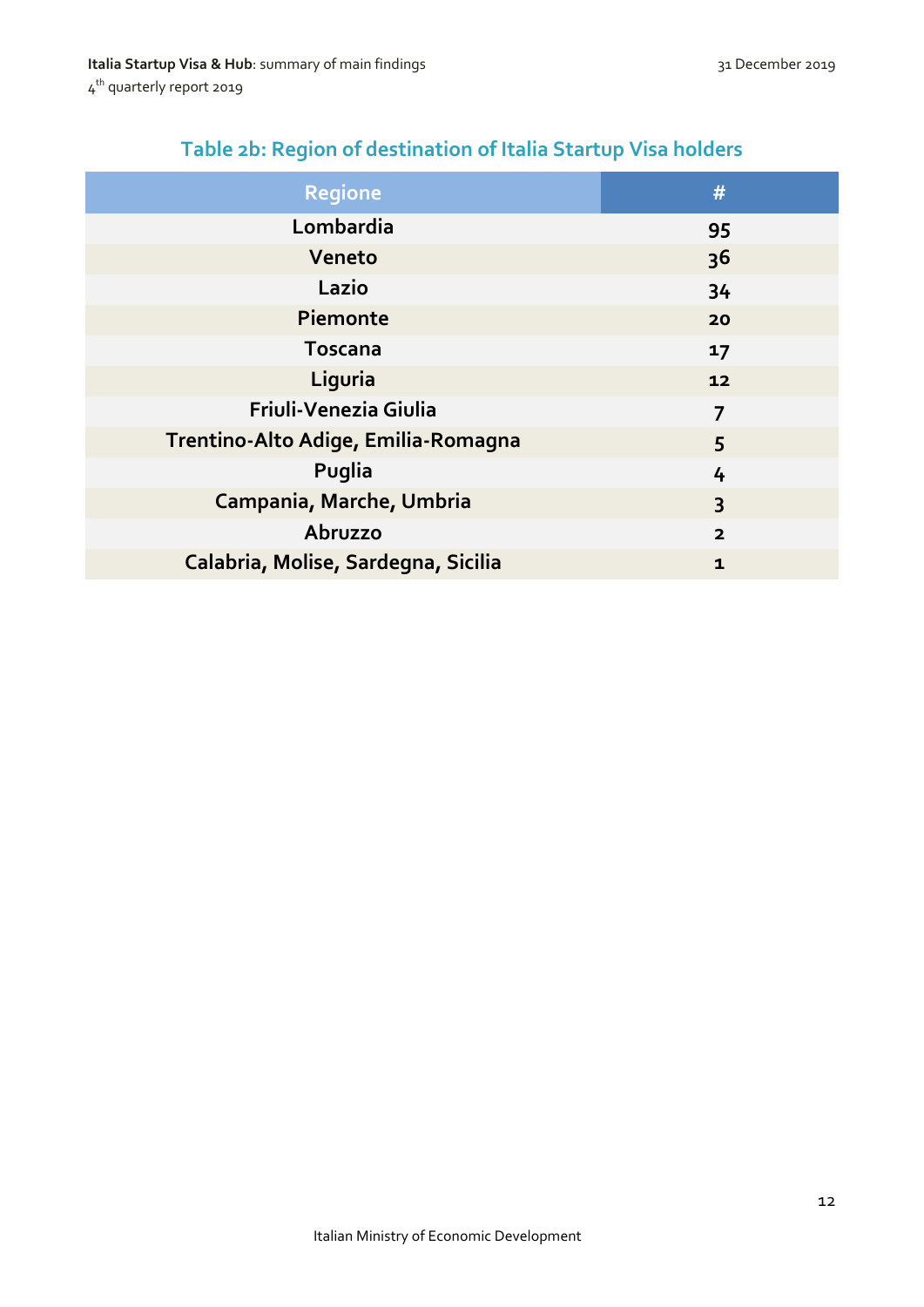# **Startups established or joined**

Up to date, **40 new companies** have been founded by startup visa holders and registered in the special section of the National Business Register reserved to innovative startups:

- **Appsconda s.r.l.s.**
- **[Audaces Europe s.r.l.](http://startup.registroimprese.it/isin/dettaglioStartup?2&id=KXU3bCJQBfS92AJOXqJVKg%2BWN%2BvqCSsgwKwlVw/how%3D%3D)**
- **[Cantyna s.r.l.](http://startup.registroimprese.it/isin/dettaglioStartup?5&id=KXU3bCJQBfS92AJOXqJVKg%2BWNunmDSorwawuUwjhow%3D%3D)**
- **[Carpe That Diem s.r.l.](http://startup.registroimprese.it/isin/dettaglioStartup?5&id=KXU3bCJQBfS92AJOXqJVKg%2BWNunqDCAiwqwuUwzhow%3D%3D)**
- **[Centafarm s.r.l.](http://startup.registroimprese.it/isin/dettaglioStartup?6&id=KXU3bCJQBfS92AJOXqJVKg%2BWN%2BjoCSQqxqwmXAfhow%3D%3D)**
- $\triangleright$  DCS s.r.l.
- **[Despina s.r.l.](http://startup.registroimprese.it/isin/dettaglioStartup?3&id=KXU3bCJQBfS92AJOXqJVKg%2BWN%2BzuByolyawlXQ7how%3D%3D)**
- **[DevKit s.r.l.](http://startup.registroimprese.it/isin/dettaglioStartup?11&id=KXU3bCJQBfS92AJOXqJVKg%2BWNuzuDSUnxq0nVQfhow%3D%3D)**
- **[Ephoria s.r.l.](http://startup.registroimprese.it/isin/dettaglioStartup?4&id=KXU3bCJQBfS92AJOXqJVKg%2BWN%2B/nCyMiwKwjXQfhow%3D%3D)**
- **[Extremum s.r.l.](http://startup.registroimprese.it/isin/dettaglioStartup?12&id=KXU3bCJQBfS92AJOXqJVKg%2BWN%2BjpCCMmyKwnXA/how%3D%3D)**
- **[Finalrentals Group s.r.l.](http://startup.registroimprese.it/isin/dettaglioStartup?15&id=KXU3bCJQBfS92AJOXqJVKg%2BWN%2BDnDSEixKwuUw7how%3D%3D)**
- **[Fueguia s.r.l.](http://startup.registroimprese.it/isin/dettaglioStartup?16&id=KXU3bCJQBfS92AJOXqJVKg%2BWN%2BDvDyUgxqwuUwzhow%3D%3D)**
- **[GDO Software s.r.l.](http://startup.registroimprese.it/isin/dettaglioStartup?19&id=KXU3bCJQBfS92AJOXqJVKg%2BWNunsCSEnxKwuUwvhow%3D%3D)**
- **[Generma s.r.l.](http://startup.registroimprese.it/isin/dettaglioStartup?20&id=KXU3bCJQBfS92AJOXqJVKg%2BWN%2BvsCCUnwqwjUQbhow%3D%3D)**
- **[GenuineEducationNetwork s.r.l.](http://startup.registroimprese.it/isin/dettaglioStartup?21&id=KXU3bCJQBfS92AJOXqJVKg%2BWN%2BHoCiQrw6wuUwvhow%3D%3D)**
- **[Gymbag s.r.l.](http://startup.registroimprese.it/isin/dettaglioStartup?24&id=KXU3bCJQBfS92AJOXqJVKg%2BWN%2BDpDSMhyKwuUwrhow%3D%3D)**
- **[Icarus Tech s.r.l.](http://startup.registroimprese.it/isin/dettaglioStartup?3&id=KXU3bCJQBfS92AJOXqJVKg%2BWN%2BrmDiQhyawnUQrhow%3D%3D)**
- **[Indexcode s.r.l.](http://startup.registroimprese.it/isin/dettaglioStartup?25&id=KXU3bCJQBfS92AJOXqJVKg%2BWN%2BjpDSonxqwnXAzhow%3D%3D)**
- **[Ital.io s.r.l.s.](http://startup.registroimprese.it/isin/dettaglioStartup?26&id=KXU3bCJQBfS92AJOXqJVKg%2BWN%2BzqBiQix6whUAvhow%3D%3D)**
- **Itqui s.r.l.**
- **[Jetware s.r.l.](http://startup.registroimprese.it/isin/dettaglioStartup?27&id=KXU3bCJQBfS92AJOXqJVKg%2BWNu3tDiYnwK0nVQbhow%3D%3D)**
- **[La La Sport s.r.l.](http://startup.registroimprese.it/isin/dettaglioStartup?6&id=KXU3bCJQBfS92AJOXqJVKg%2BWN%2BvrCiQnwKwlVwjhow%3D%3D)**
- **[LabQuattrocento s.r.l.](http://startup.registroimprese.it/isin/dettaglioStartup?30&id=KXU3bCJQBfS92AJOXqJVKg%2BWN%2BHpByckx6wuUw3how%3D%3D)**
- **[Lanp s.r.l.](http://www.ulissegroup.com/)**
- **[Matchdog s.r.l.](http://startup.registroimprese.it/isin/dettaglioStartup?9&id=KXU3bCJQBfS92AJOXqJVKg%2BWN%2B/nDSUlwKwjXQzhow%3D%3D)**
- **[Outdoor Factory International s.r.l.](http://startup.registroimprese.it/isin/dettaglioStartup?31&id=KXU3bCJQBfS92AJOXqJVKg%2BWN%2BvrBiAhwqwuXA3how%3D%3D)**
- **Per Vigore s.r.l.**
- **Plasmolifting Italia s.r.l.**
- **[Ptype s.r.l.](http://startup.registroimprese.it/isin/dettaglioStartup?34&id=KXU3bCJQBfS92AJOXqJVKg%2BWN%2BvpCyshwqwuVQjhow%3D%3D)**
- **[Quainted s.r.l.](http://startup.registroimprese.it/isin/dettaglioStartup?37&id=KXU3bCJQBfS92AJOXqJVKg%2BWNunvDioqxqwuUwzhow%3D%3D)**
- **[Raian T Rayan](http://startup.registroimprese.it/isin/dettaglioStartup?4&id=KXU3bCJQBfS92AJOXqJVKg%2BWNuntDCUhxawuUw/how%3D%3D)**
- **[Recyclinnova s.r.l.s.](http://startup.registroimprese.it/isin/dettaglioStartup?41&id=KXU3bCJQBfS92AJOXqJVKg%2BWN%2BrqDyMlxqwgXQvhow%3D%3D)**
- **[Routes software s.r.l.](http://startup.registroimprese.it/isin/dettaglioStartup?44&id=KXU3bCJQBfS92AJOXqJVKg%2BWN%2BrrCCoiyawmVgfhow%3D%3D)**
- **[SCdB s.r.l.](http://startup.registroimprese.it/isin/dettaglioStartup?47&id=KXU3bCJQBfS92AJOXqJVKg%2BWN%2BjqDyAhw6wiVw3how%3D%3D)**
- **[Size4.Me s.r.l.](http://startup.registroimprese.it/isin/dettaglioStartup?50&id=KXU3bCJQBfS92AJOXqJVKg%2BWN%2BjtCSMqx6wjUA3how%3D%3D)**
- **[Smart Business s.r.l.s.](http://startup.registroimprese.it/isin/dettaglioStartup?53&id=KXU3bCJQBfS92AJOXqJVKg%2BWN%2BjoDSMmx6wiUAnhow%3D%3D)**
- **[Tree Talk s.r.l.](http://startup.registroimprese.it/isin/dettaglioStartup?57&id=KXU3bCJQBfS92AJOXqJVKg%2BWNuzuDisixK0nVQzhow%3D%3D)**
- **[Viagea s.r.l.](http://startup.registroimprese.it/isin/dettaglioStartup?60&id=KXU3bCJQBfS92AJOXqJVKg%2BWN%2BjrCSArwawlXAjhow%3D%3D)**
- **[Virtual Reality s.r.l.](http://startup.registroimprese.it/isin/dettaglioStartup?63&id=KXU3bCJQBfS92AJOXqJVKg%2BWNu3pCyIgw60nVQjhow%3D%3D)**
- **[World Marketing s.r.l.](http://startup.registroimprese.it/isin/dettaglioStartup?66&id=KXU3bCJQBfS92AJOXqJVKg%2BWN%2BjnCiAnxKwjVg7how%3D%3D)**

Moreover, 19 existing innovative startups were joined by a non-EU partner (**[Artemest s.r.l.](https://artemest.com/)**; **[Argumented Commerce s.r.l.](http://www.schermaontc.com/)**; **[Avanix s.r.l.](http://www.avanix.it/)**; **[Connexun s.r.l;](https://connexun.com/en/) [EasyRain s.r.l.](http://www.easyrain.it/)**; **[Fashion Technology Accelerator s.r.l.](http://www.ftaccelerator.it/)**; **[Foodquote s.r.l.](https://www.foodscovery.it/welcome)**,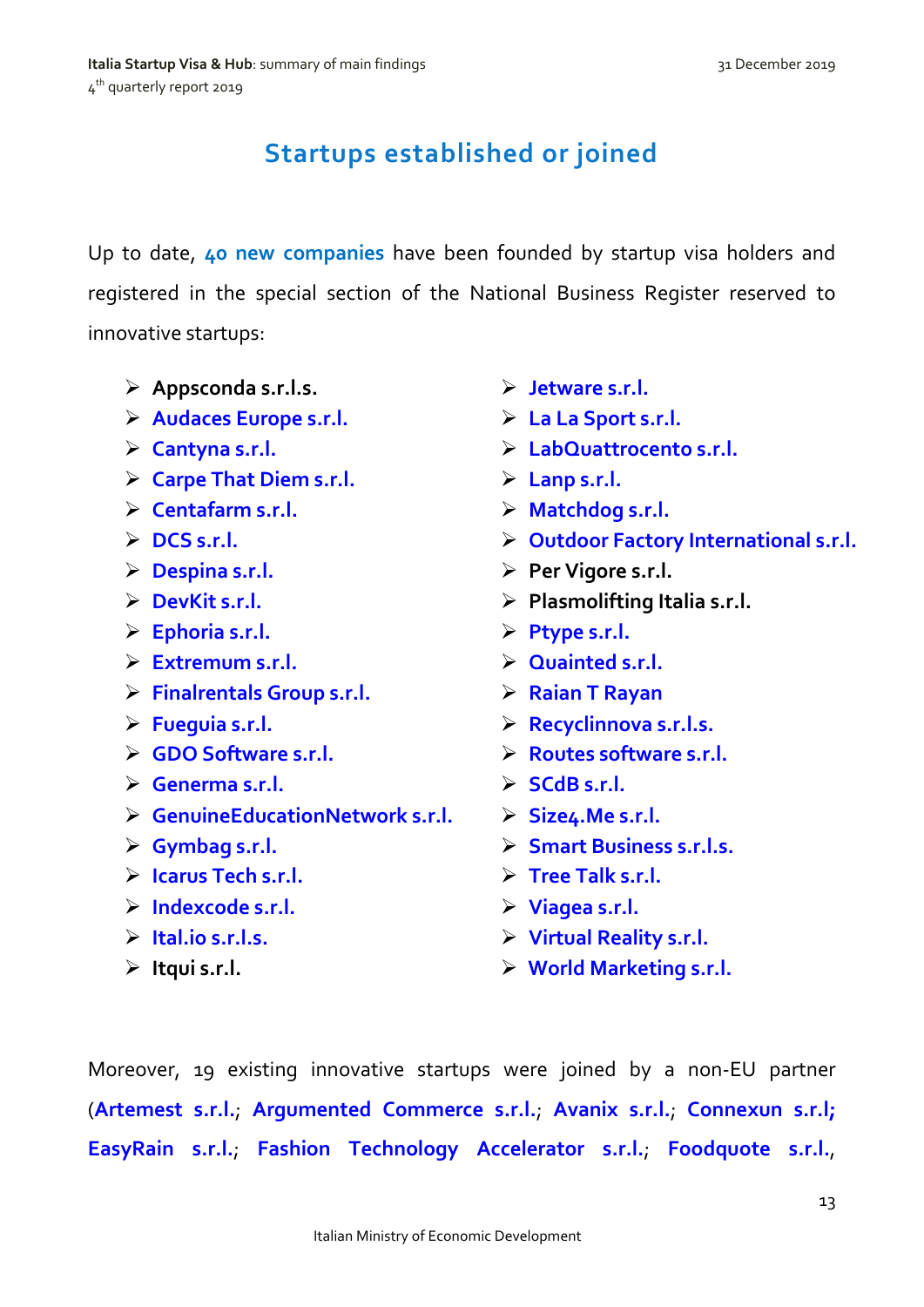**[Innovaetica s.r.l.](http://www.innovaetica.com/)**; **[La Comanda s.r.l.](http://www.lacomanda.it/)**; **[Lookcast s.r.l.](http://www.lookcast.com/)**; **[Meno22percento s.r.l.](https://www.meno22percento.it/)**; **[Mida](http://www.midapiu.it/)  [Più s.r.l.](http://www.midapiu.it/)**; **[Nuwa Technologies s.r.l.s.](http://www.nuwatech.com/)**; **[Portrait Eyewear s.r.l.](http://portraiteyewear.com/)**; **[Pagita s.r.l.](http://www.pagita.com/)**; **[Pubcoder s.r.l.;](http://www.pubcoder.com/) [Travel Appeal s.r.l.](http://www.travelappeal.com/)**; **[WalletSaver s.r.l](http://www.walletsaver.com/).**; **[Warda s.r.l.](http://warda.it/IT/index.html#0)**). Other applicants are still in the process of setting up their startup: their progress are constantly monitored.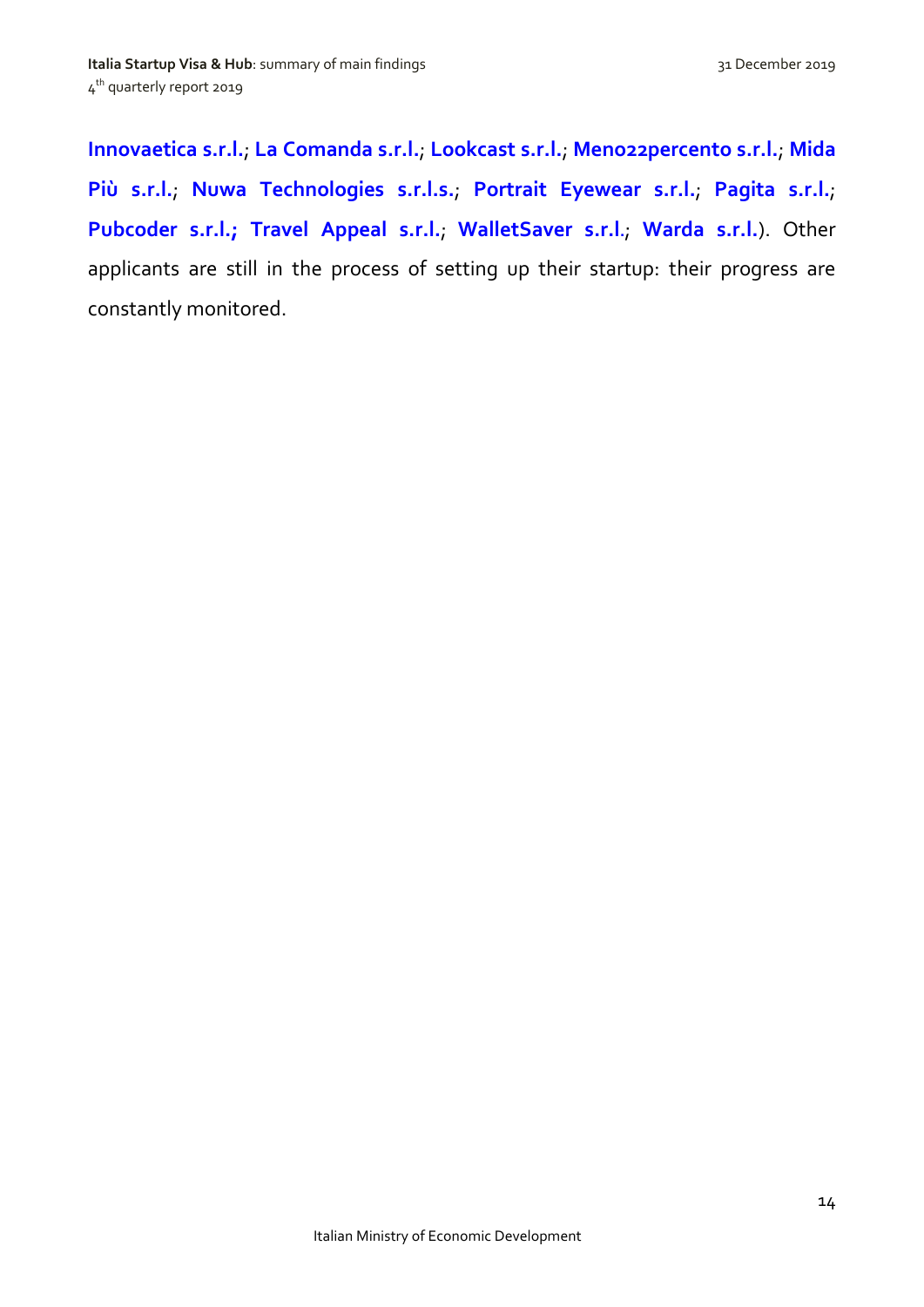

# **Italia Startup Hub**

<span id="page-14-0"></span>The same fast-track procedure applicable to startup visas had been extended to **conversion of residence permits**. Launched on 23 December 2014, Italia Startup Hub allows non-EU citizens who already hold a residency permit to convert it into one of a self-employment type, should they wish to extend their stay in Italy to establish an innovative startup. Dedicated guidelines (in **[English](http://italiastartupvisa.mise.gov.it/media/documents/Linee%20Guida%20Italia%20Startup%20Hub%20%5bEng%5d.pdf)** and **[Italian](http://italiastartupvisa.mise.gov.it/media/documents/Linee%20Guida%20Italia%20Startup%20Hub.pdf)**) and specific **[application](http://italiastartupvisa.mise.gov.it/#filing_cabinet_ish) forms** are available on the web portal **[italiastartuphub.mise.gov.it](http://italiastartupvisa.mise.gov.it/#ISHhome)**.

So far, ISH recorded **21 applications**, two more compared to three months ago. The **successful applications** leading to the conversion of the residence permit previously held by the applicant into a "startup self-employment" type are 17.

# **The applicants**

<span id="page-14-1"></span>The beneficiaries of the Italia Startup Hub programme, whose **average age is 34 years old**, are three years younger than the Italia Startup Visa beneficiaries. The breakdown by gender is rather similar to the ISV one: **7 women** (33.3%) and **14 men** (66,7%).

**All successful applicants have a university degree or higher qualification**: in most cases, ISH candidates are international students who decided to stay in Italy after obtaining a (post-) graduate degree, with the purpose to set up an innovative startup.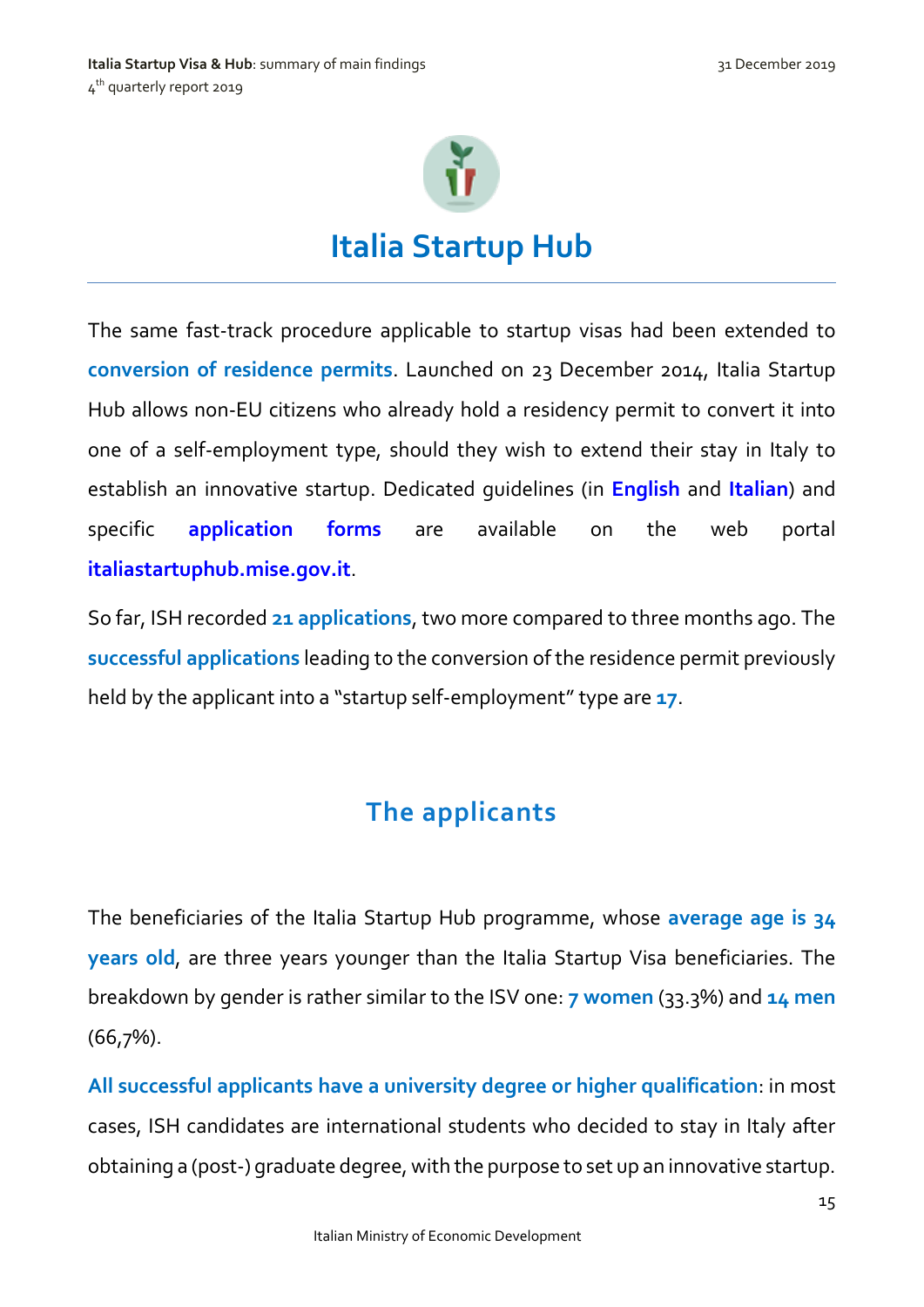Candidates for the Italia Startup Hub programme come from 13 different countries, listed in **Table 3**.

# **Countries of origin and destinations**

#### <span id="page-15-0"></span>**Table 3: Number of candidates and applications accepted Italy Startup Hub by country of origin**

| <b>Country of origin</b>                                                                    | <b>Applications received</b> | <b>Applications approved</b> |
|---------------------------------------------------------------------------------------------|------------------------------|------------------------------|
| <b>United States</b>                                                                        | 5                            | 3                            |
| India<br>Iran<br><b>South Korea</b><br><b>Russia</b>                                        | $\overline{\mathbf{2}}$      | $\overline{\mathbf{2}}$      |
| Algeria<br>Australia<br><b>Bolivia</b><br><b>Brazil</b><br><b>Malaysia</b><br><b>Serbia</b> | $\mathbf{1}$                 | $\mathbf 1$                  |
| Albania<br>Indonesia                                                                        | $\mathbf{1}$                 | $\mathbf 0$                  |
|                                                                                             | $21$                         | 17                           |

Up to now, four startups founded by ISH participants are on the records: **[Armnet](http://www.wcap.tim.it/it/startup/armnet)  [s.r.l](http://www.wcap.tim.it/it/startup/armnet)**, **[Recyclinnova s.r.l.s](http://www.recyclinnova.it/)., [Interverso Crosseat s.r.l.](http://interversoworld.blogspot.it/)**, **[Nextis4us s.r.l.](http://mixartista.it/it/)**

The destinations indicated by the visa beneficiaries at the time of application are indicated in **Table 4a-4b** below.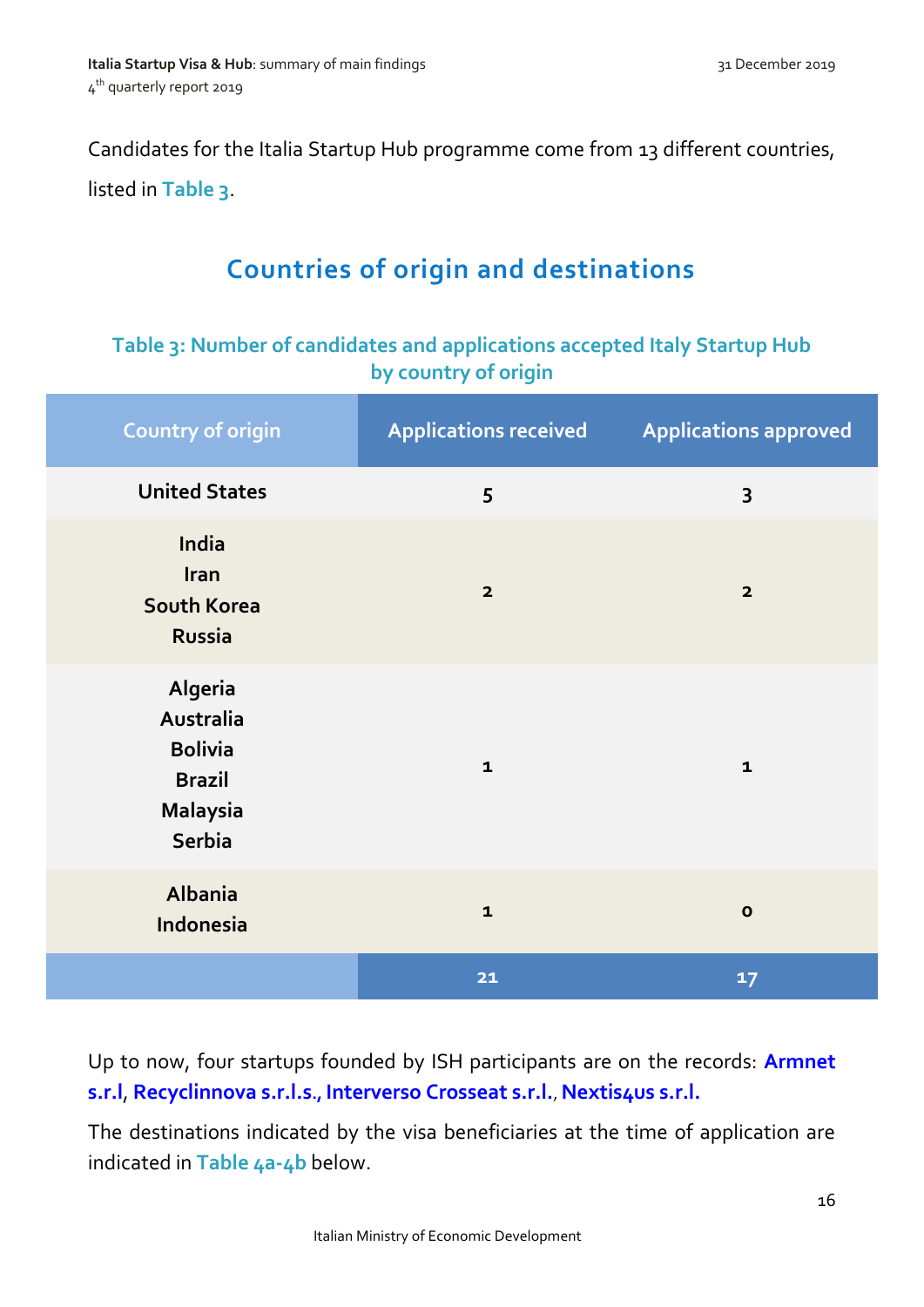#### **Table 4a-4b: Province and region of destination of Italia Startup Hub holders<sup>4</sup>**

| <b>Province</b>                                                                                  | #              | <b>Region</b>                                                      | #              |
|--------------------------------------------------------------------------------------------------|----------------|--------------------------------------------------------------------|----------------|
| <b>Milan</b>                                                                                     | 10             | Lombardia                                                          | 10             |
| Padua<br>Rome                                                                                    | $\overline{2}$ | Lazio<br>Piemonte                                                  | $\overline{2}$ |
| <b>Bologna</b><br>Cosenza<br><b>Florence</b><br>Sassari<br>Verbano-Cusio-Ossola<br><b>Torino</b> | $\mathbf{1}$   | Veneto<br>Calabria<br>Emilia-Romagna<br>Sardegna<br><b>Toscana</b> | 1              |

**.** 

<sup>4</sup> One candidate did not indicate his destination while applying.